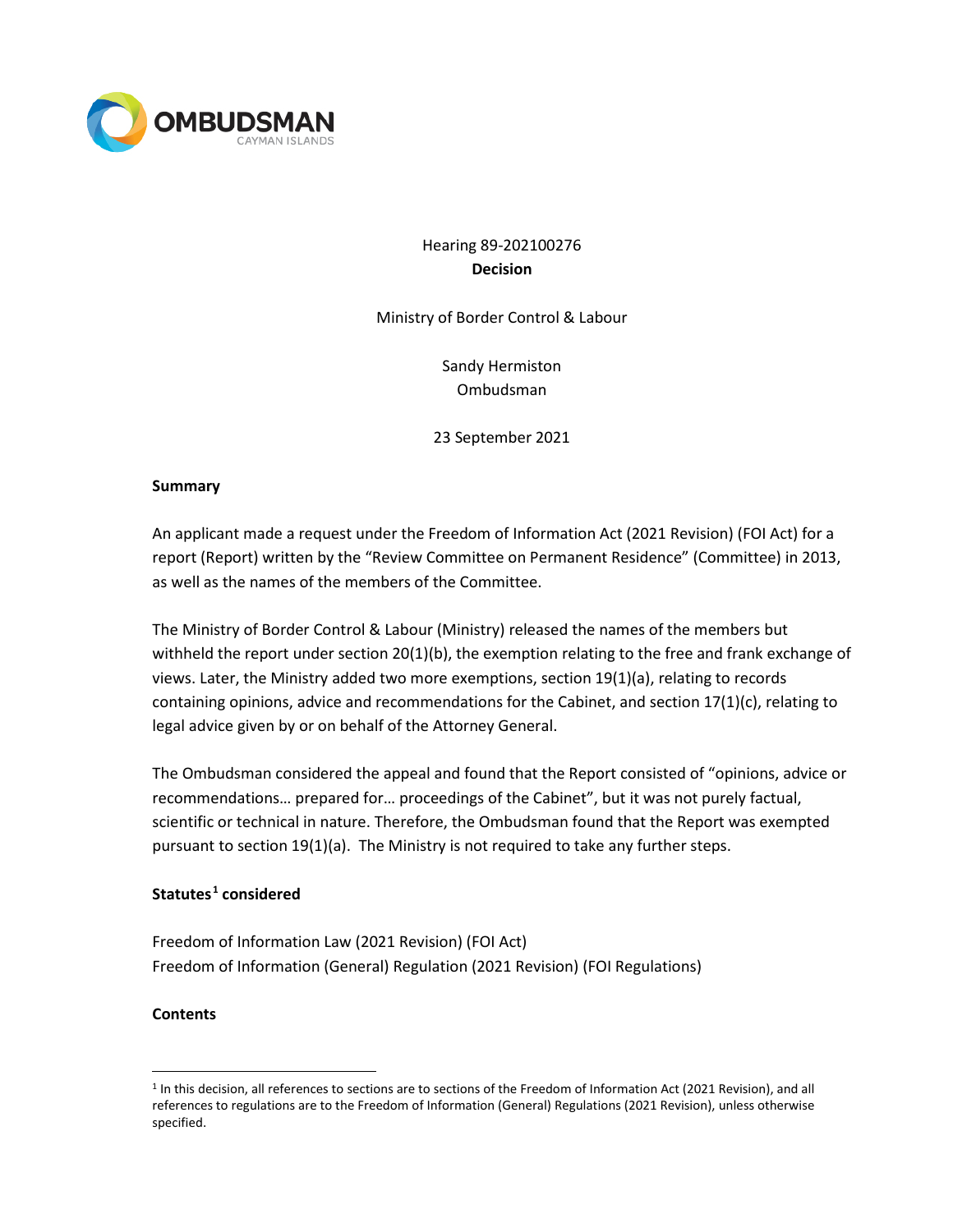## **A. INTRODUCTION**

*…*

[1] On 30 April 2021 the applicant made a request under the FOI Act to the Ministry for:

*On 23 October 2013, the Premier of the Cayman Islands made reference to a Cabinet Committee which was appointed in July 2013. That Committee made a report in August 2013 in regards:*

- *I. Term limits,*
- *II. Key Employee Status.*
- *III. Permanent Residence.*
- *IV. Term limit Exemption Permits.*

*Can I also have the names of the individuals who sat on the Committee.*

- [2] The Ministry's decision was provided by the Chief Officer on 1 June 2021. The names of the members of the Committee were released, but the report was exempted under section 20(1)(b), claiming that "disclosure would, or would be likely to, inhibit the free and frank exchange of views for the purposes of deliberation".
- [3] The applicant appealed and we accepted the appeal on 7 June 2021. On the applicant's request the matter progressed to a formal decision from the Ombudsman.

### **B. CONSIDERATION OF ISSUES**

- [4] The Ministry provided us with two documents which together constitute the Report. Both documents were appended to the Cabinet paper that dealt with this matter, and are marked "Appendix E" and "Appendix F".
- [5] The Ministry also sent us related records, including correspondence and the Cabinet paper to which the Report was appended. These additional records are not within the scope of the request, which was for the Report and the names of members of the Committee only, as also confirmed in the applicant's submission. Therefore, they will not be considered further.
- [6] The Ministry introduced two new exemptions in its initial submission, section  $17(1)(c)$  legal advice given by or on behalf of the Attorney General or the Director of Public Prosecutions, and section 19(1)(a) – records containing "opinions, advice or recommendations, or a record of consultations or deliberations… prepared for or arising in the course of proceedings of the Cabinet…".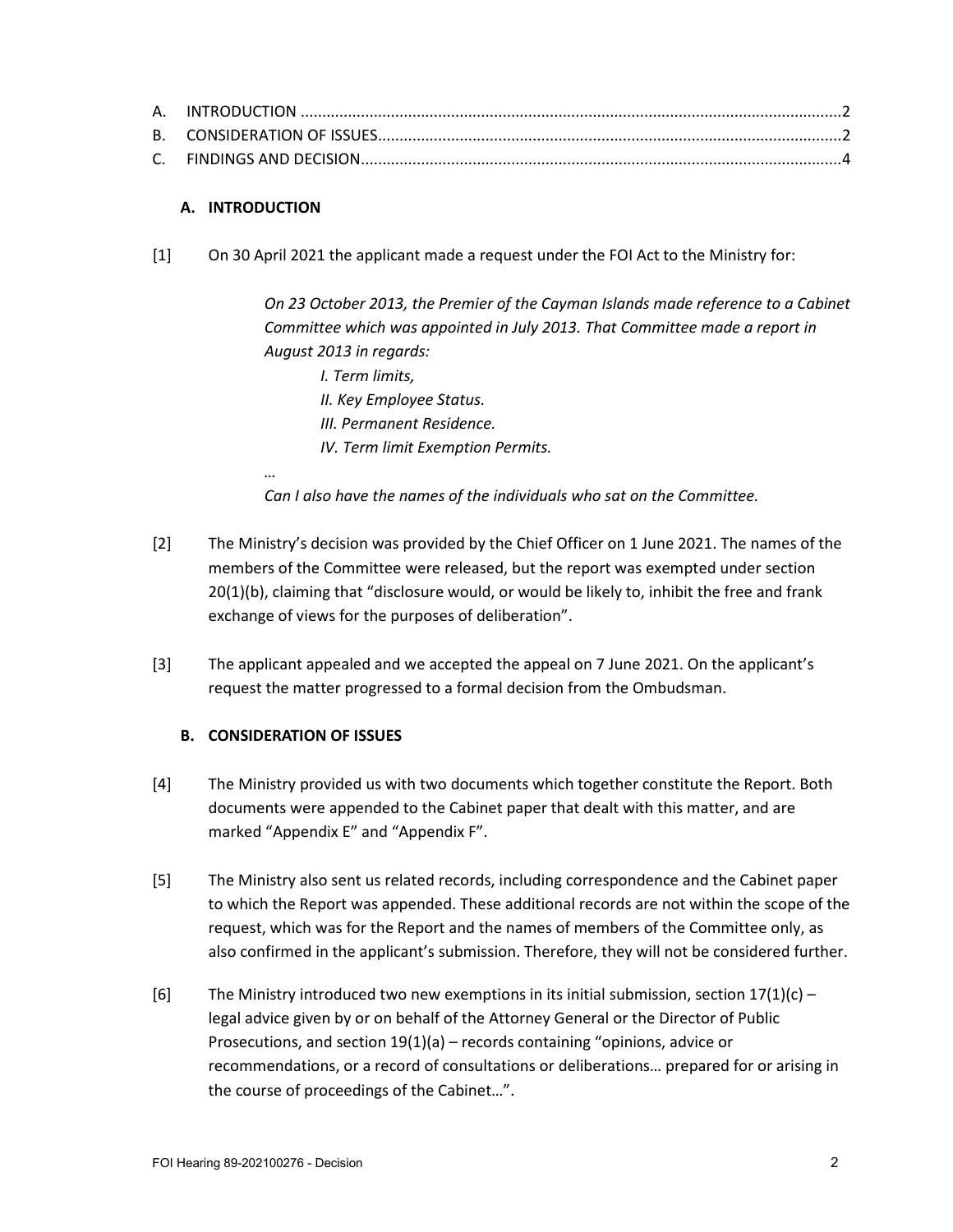- [7] It is best practice for public authorities to introduce exemptions and arguments as soon as practicable in the FOI process. This assists the speedy resolution of the dispute, and supports the applicant's right to natural justice and procedural fairness. In this case, the Ministry raised two new exemptions in its initial submission in the formal part of this appeal. The applicant objected to this, saying that I should not consider these new exemptions.
- [8] Since the new exemptions were raised in the Ministry's initial submission, the applicant was able to utilize their right to reply, which they did in their reply submission. As well, considering that section 43(5) empowers me to introduce "any decision which could have been made on the original application" – which includes applying an exemption – and that I firmly believe that the outcome detailed below is correct, I would not have hesitated to introduce the exemption relied on if it had not been raised by the Ministry.
	- **a) Is the record exempt under section 19(1(a)), because it contains opinions, advice or recommendations, or a record of consultations or deliberations prepared for, or arising in the course of, proceedings of the Cabinet or a committee of the Cabinet?**
- [9] Section 19(1)(a) states:

*…*

*(1) Subject to subsection (2), a record is exempt from disclosure if it contains opinions, advice or recommendations, or a record of consultations or deliberations —*

*(a) prepared for or arising in the course of proceedings of the Cabinet or the National Security Council or a committee of the Cabinet or the National Security Council; or*

*(2) Subsection (1) does not apply to records which contain material of a purely factual nature or reports, studies, tests or surveys of a scientific or technical nature*.

[10] The Ministry provided the following rationale for applying this exemption:

*17. … [the Committee] was appointed by Cabinet. The purpose of the Committee was to undertake a comprehensive review of the law and prepare a report containing recommendations in preparation for and/or in arising in the course of Cabinet Proceedings relating to the formulation of government policy. It is noted that:*

*a. Cabinet commissioned the report on 16 July 2013;*

*b. Cabinet determined the date by which a report was to be presented back to Cabinet;*

*c. Cabinet approved the Terms of Reference for the report on 25 July 2013; and*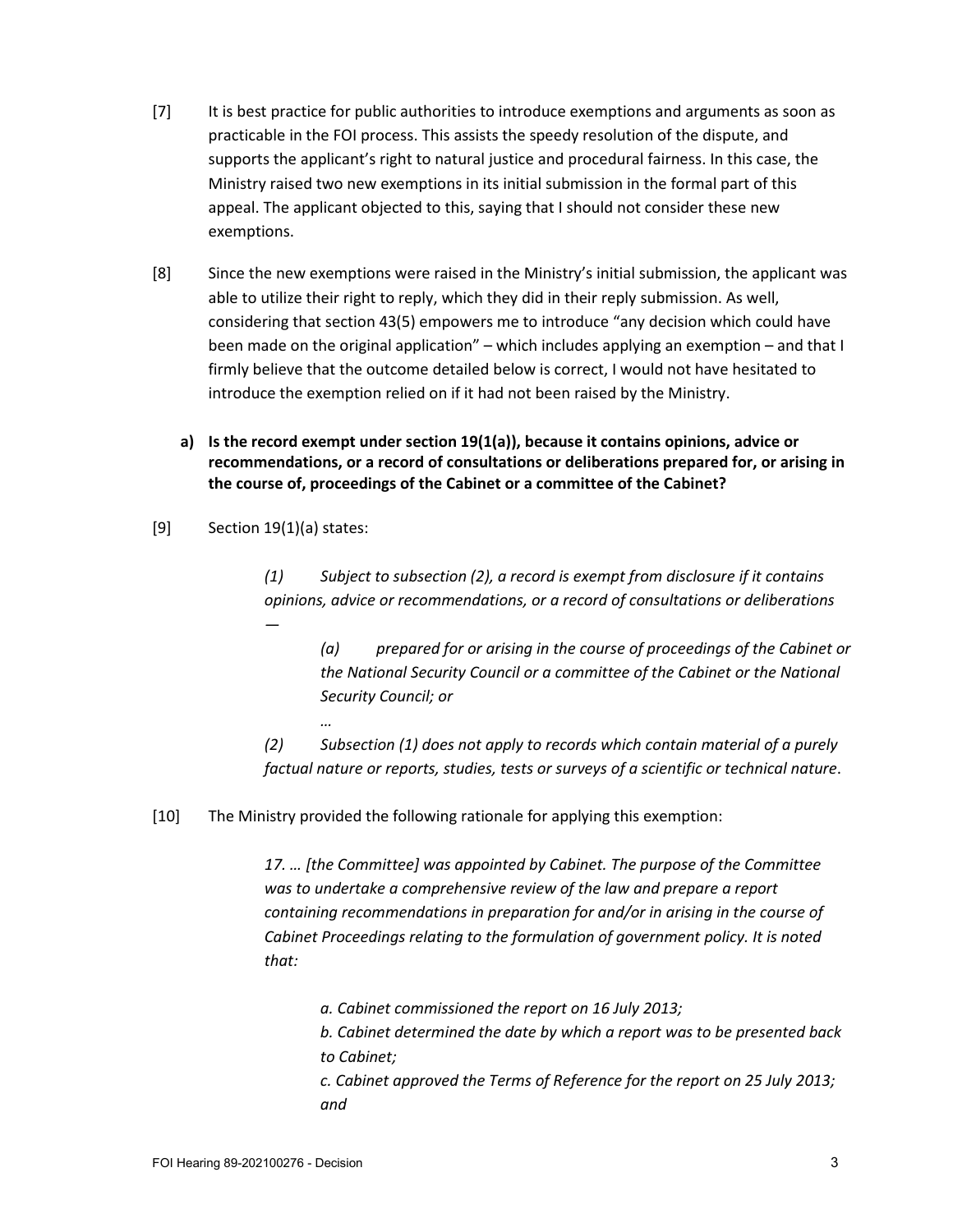### *d. Cabinet considered the report on 16 September 2013.*

*18. It is common ground that the record requested (as set out in the Appellant's request for information) was de facto prepared for or arising in the course of proceedings of the Cabinet.*

- [11] Having examined the Report and the ancillary documentation closely, it is clear to me that the Committee was set up to review the law and processes relating to permanent residency, and to report its findings and recommendations back to the Cabinet.
- [12] The fact that the Report was appended (in two parts) to a Cabinet paper is not conclusive as to the correctness of the application of the exemption in section 19(1)(a). Records appended to Cabinet papers should be considered in their own right, and documents that "contain material of a purely factual nature or reports, studies, tests or surveys of a scientific or technical nature", would not be exempted pursuant to section 19(2).
- [13] Both parts of the Report contain detailed findings and recommendations intended for consideration by the Cabinet in the form of "opinions, advice or recommendations… prepared for… proceedings of the Cabinet", as required for the exemption to apply. Neither part of the Report is purely factual, scientific or technical in nature.
- [14] For these reasons the exemption in section 19(1)(a) applies to the Report.
- [15] This exemption is not subject to a public interest test.
- [16] Since I have found that the Report (including both parts) is exempted from the general right of access under section 19(1)(a), I do not need to consider whether the two other exemptions that were claimed also apply.

# **C. FINDINGS AND DECISION**

Under section 43(1) of the Freedom of Information Act, for the reasons outlined above, I make the following findings and decision:

- The Report of the Committee set up to review permanent residency in 2013 is exempted under section 19(1)(a) because it contains "opinions, advice or recommendations… prepared for… proceedings of the Cabinet", and does not "contain material of a purely factual nature or reports, studies, tests or surveys of a scientific or technical nature".
- No further action is required on the part of the Ministry.